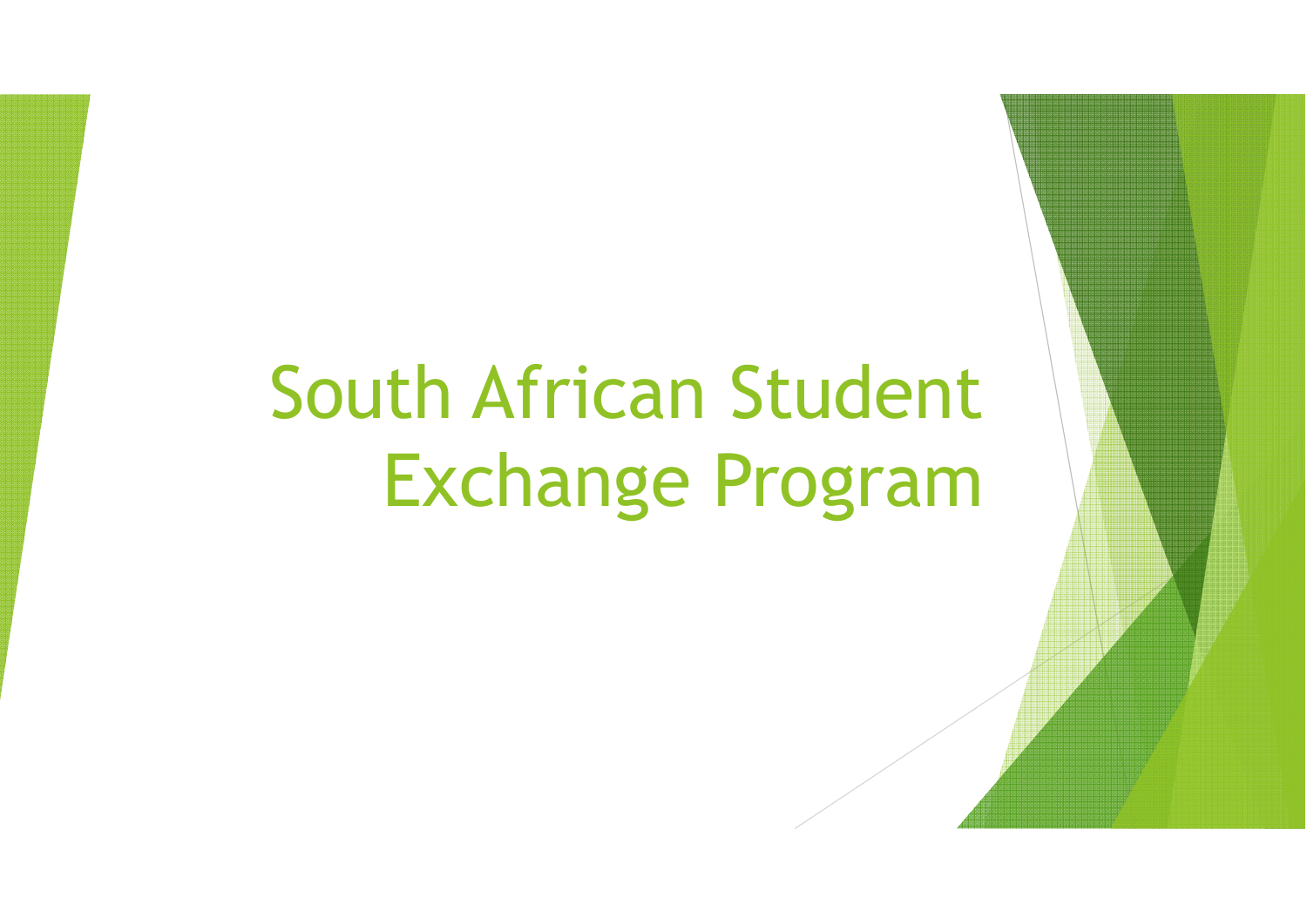#### South African Student Exchange Program

- $\blacktriangleright$ Schools: St. Alban's College, Pretoria and Kearsney College, near Durban.
- $\blacktriangleright$  Unique opportunity for CUS students to develop sporting talents and to experience another culture.
- **→ 4-5 Cricketers** to travel for 8 weeks between January March to St. Alban's College and Kearsney College.
- $\blacktriangleright$  **4-5 Rugby players** to travel for 8 weeks between April – June to St. Alban's College and Kearsney College.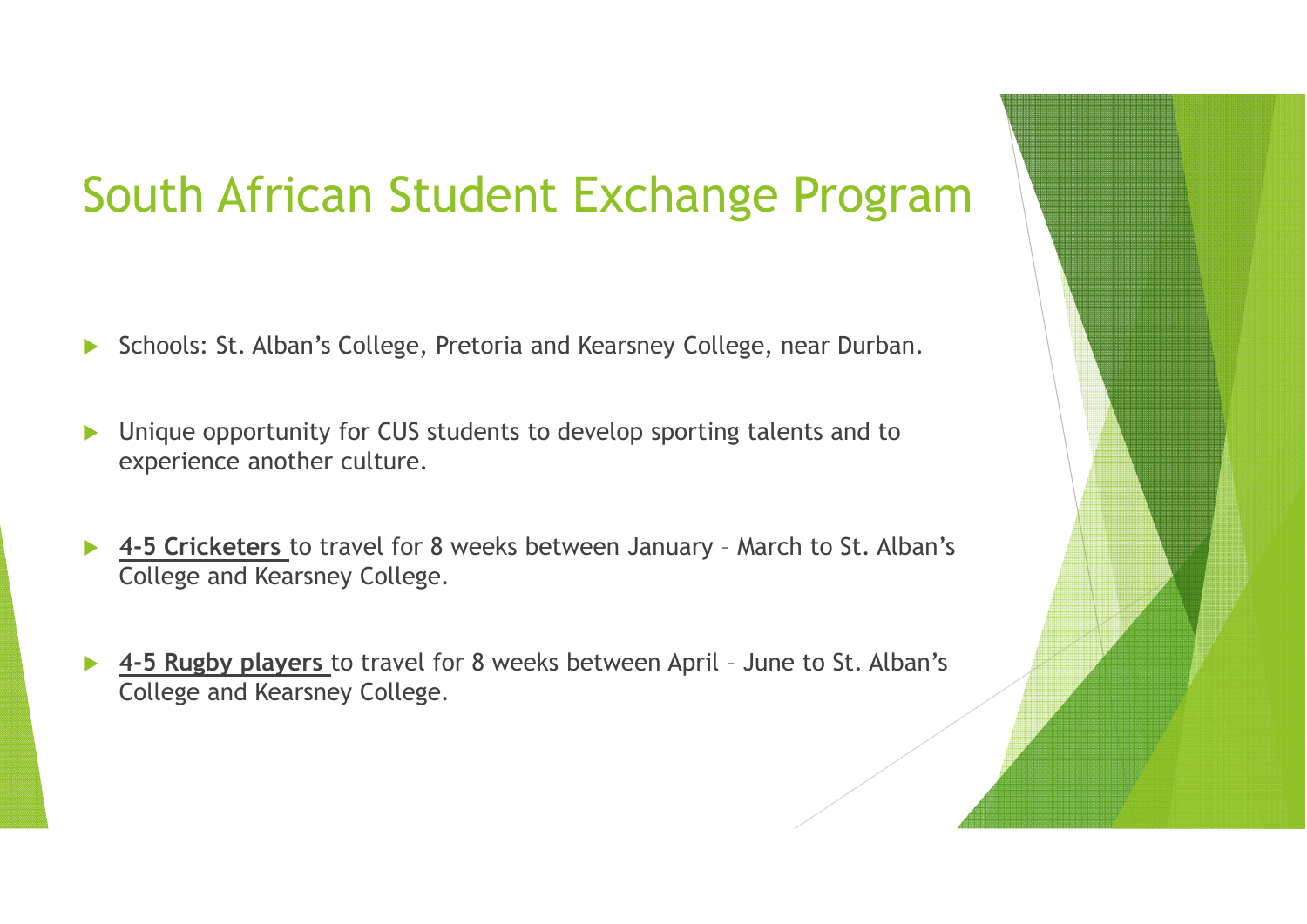#### Selection Process

- Students who play rugby and cricket can apply through an application form and then an interview process will take place.
- $\blacktriangleright$ Interviews to take place in the final term.

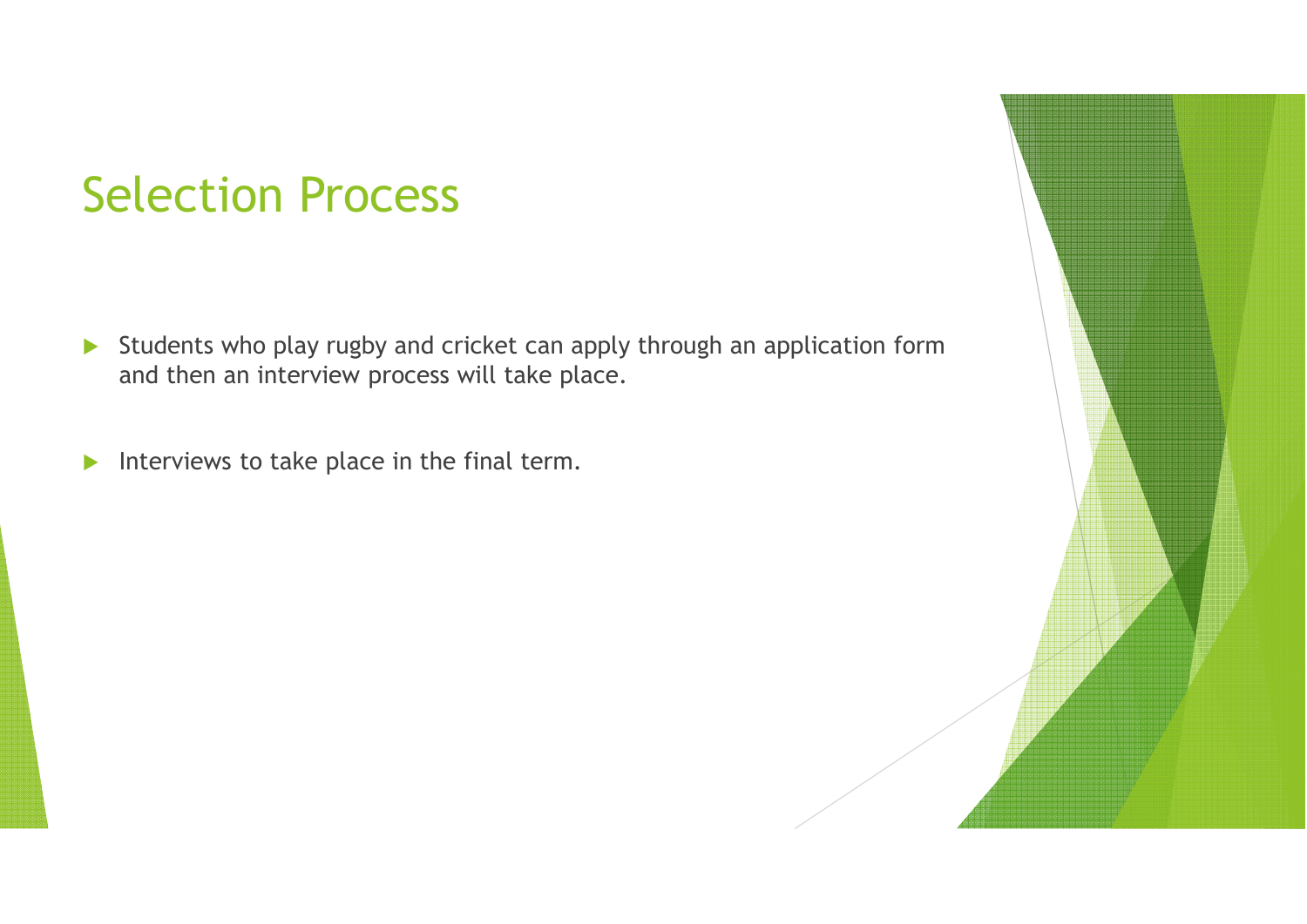#### Kearsney College Exchange Program

- $\blacktriangleright$  CUS students fly from Dublin – London- Johannesburg- Durban. Met in the airport by host families.
- $\blacktriangleright$  Students board on campus from Monday – Saturday evening. Stay with host families on Saturday and Sunday evenings.
- $\blacktriangleright$ Students wear Kearsney College uniforms.
- $\blacktriangleright$  Students study a variety of subjects: Maths, English, History, Geography, Science subjects. Students will also be assigned work from their CUS teachers before they depart for their exchange program.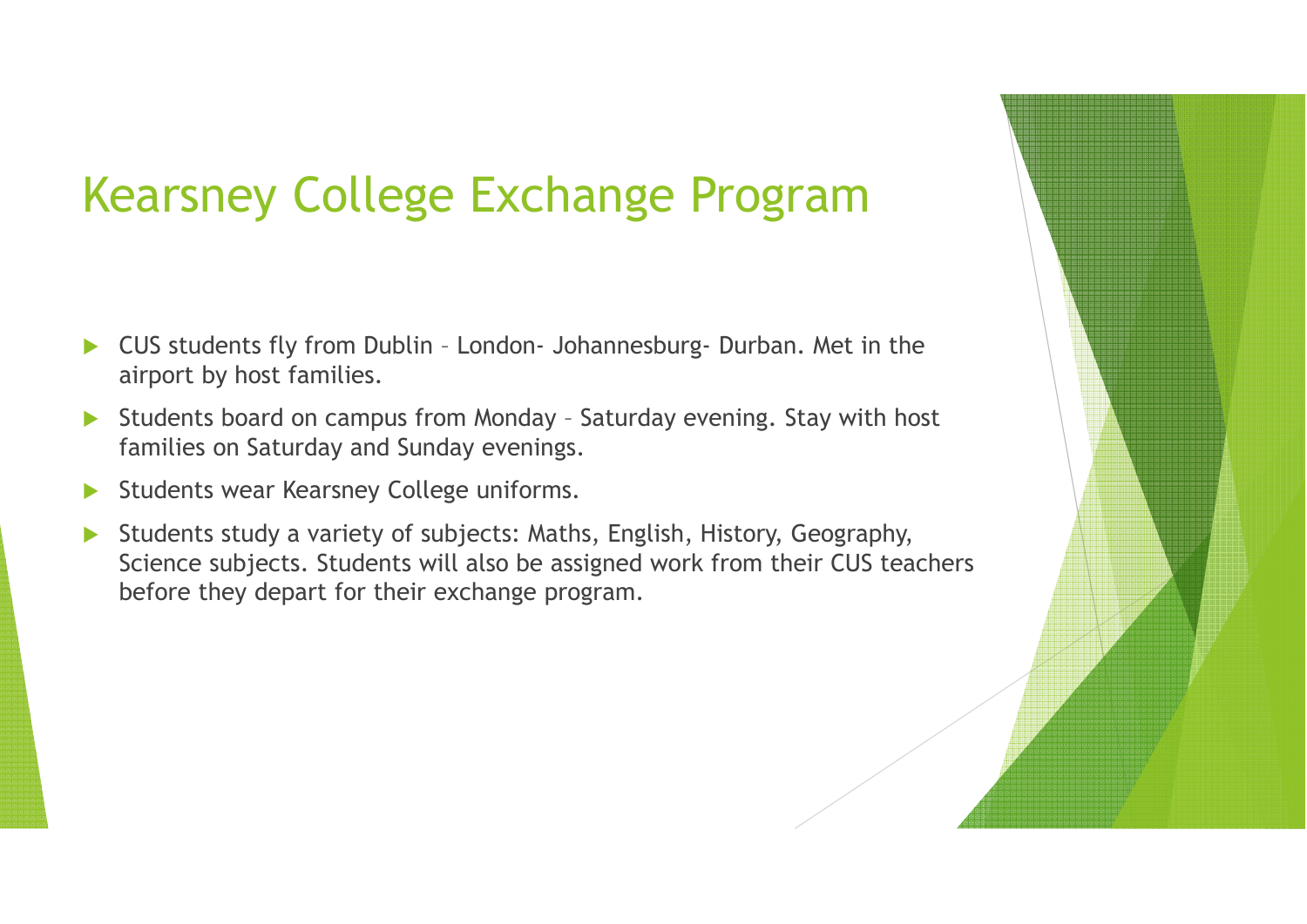## Kearsney College Exchange Program

- $\blacktriangleright$ Structure of the day:
- 06:30 Breakfast
- 7:30 Classes Start
- 14:00 Classes finish
- 14:30 Lunch
- 15:00 Training/Study Time/Sports/Rest
- 18:00 Dinner
- 19:00 Study
- 22:00 Bed
- $\blacktriangleright$ Students play a match every Saturday.
- $\blacktriangleright$ Host families bring students on trips on Saturday evenings and Sundays.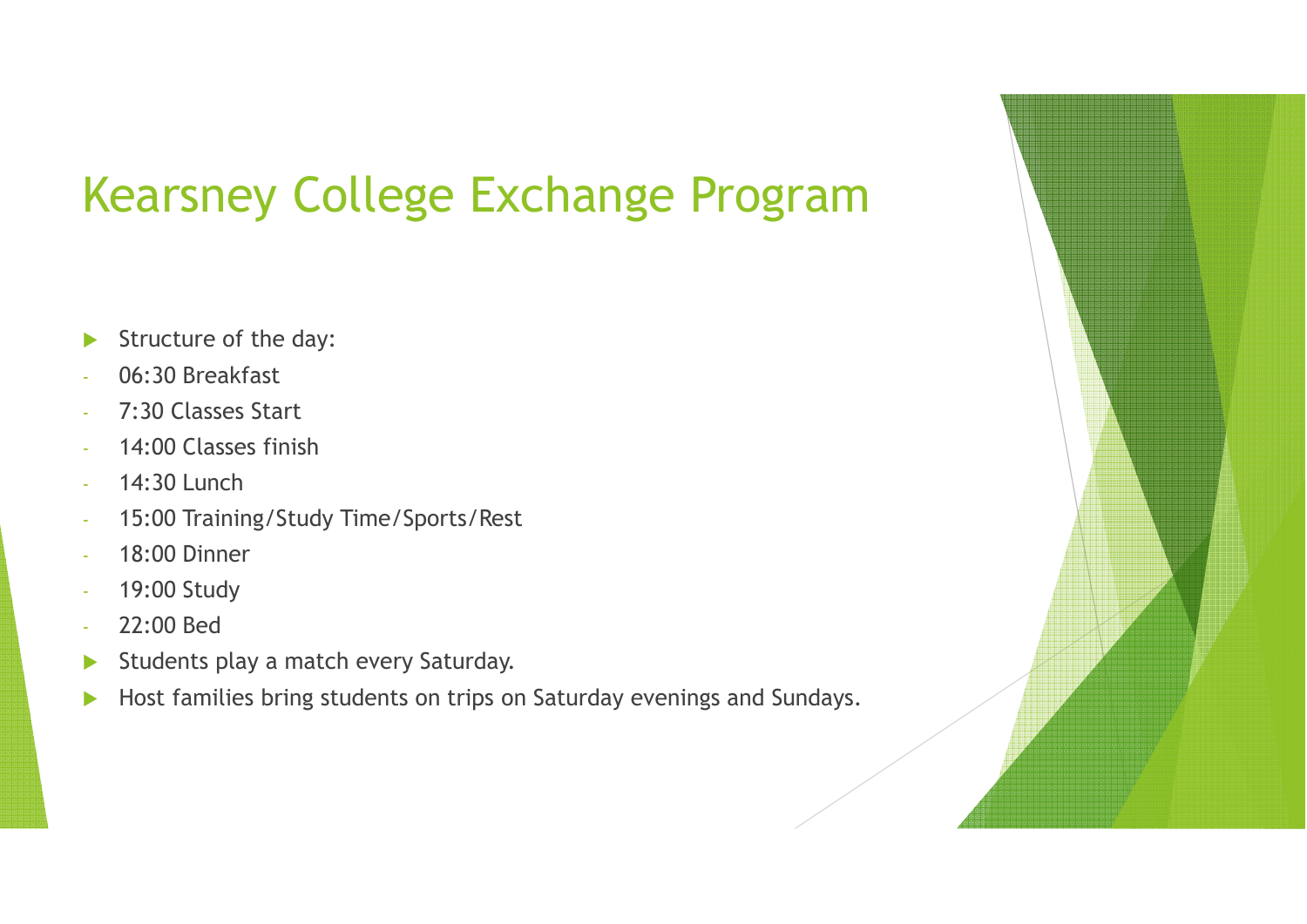### St. Alban's College Exchange Program

- $\blacktriangleright$  CUS students fly from Dublin – London- Johannesburg. Met in the airport by school representatives and meet host families at the school.
- $\blacktriangleright$  Students stay with host families for the entire duration of the 8 week exchange.
- $\blacktriangleright$ Students wear CUS uniforms during the day.
- $\blacktriangleright$  Students study a variety of subjects: Maths, English, History, Geography, Science subjects. Students will also be assigned work from their CUS teachers before they depart for their exchange program.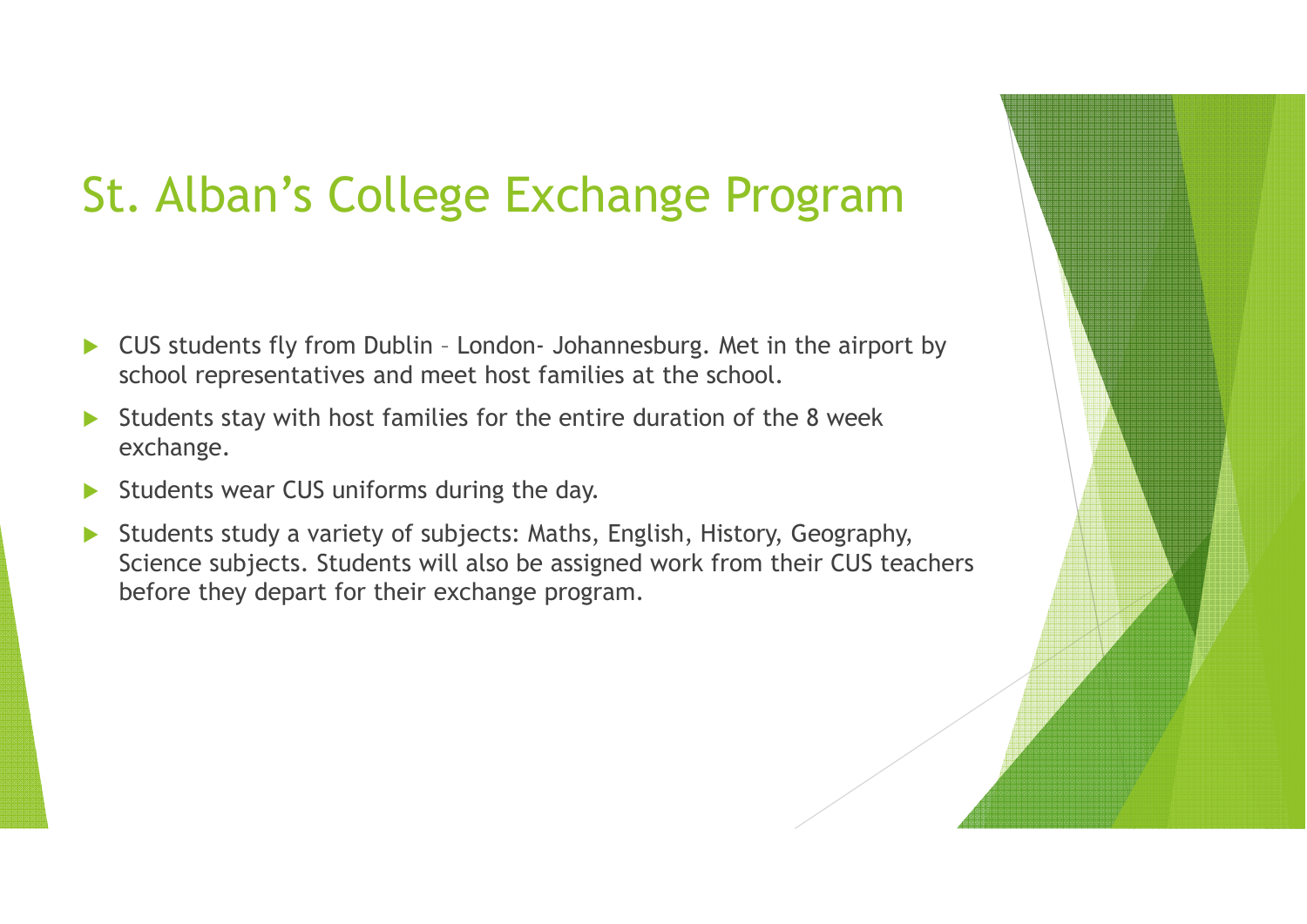# St. Alban's College Exchange Program

- $\blacktriangleright$ Structure of the day:
- 7:30 Classes Start
- 14:00 Classes finish
- 14:30 Lunch
- 15:00 Training/Study Time/Sports.
- 18:00 Return Home
- 18:30 Dinner/Study/Time with the Host Families/Rest.
- 22:00 Bed
- $\blacktriangleright$ Students play a match every week.
- $\blacktriangleright$ Host families bring students on trips at the weekends.